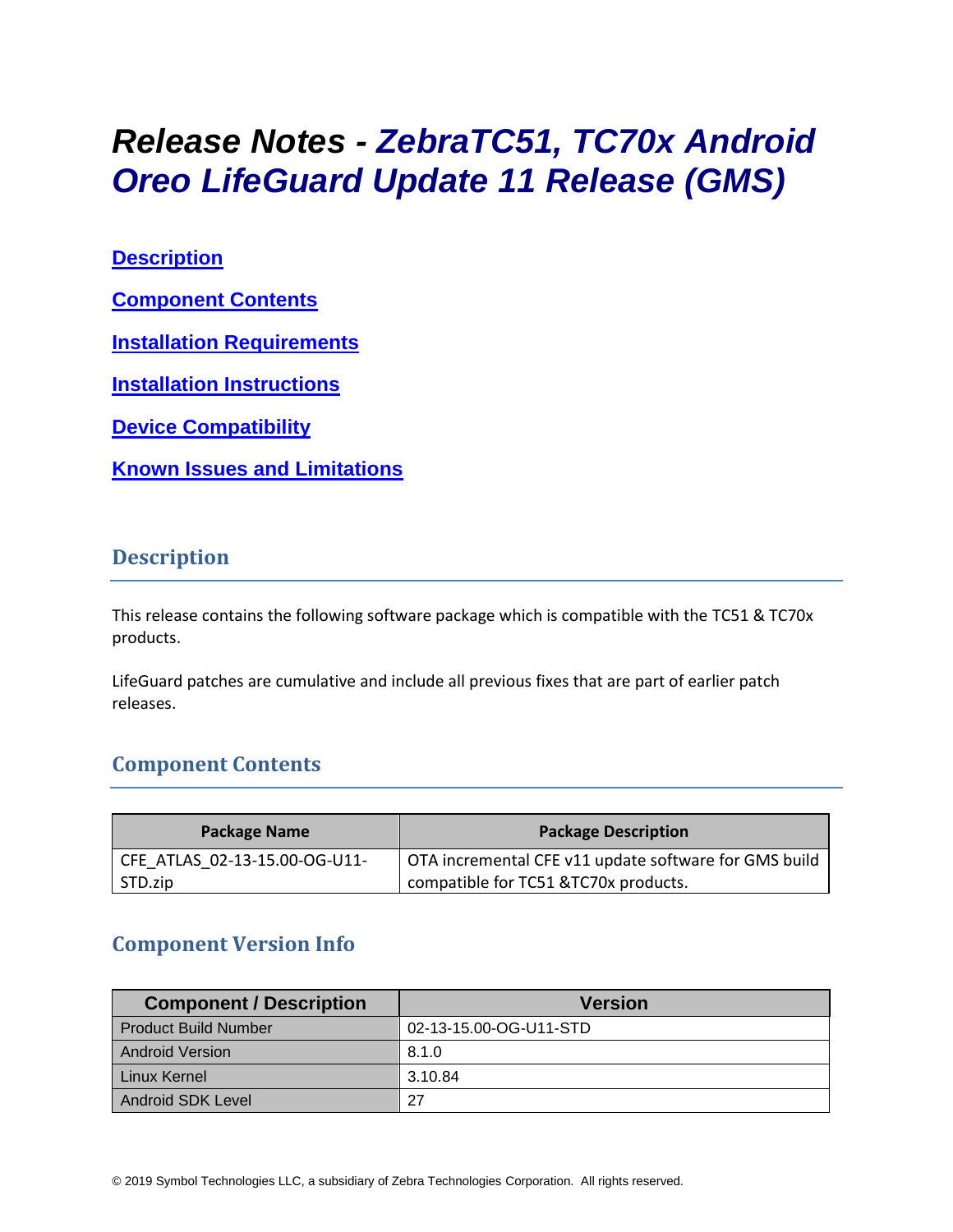| Platform                         | QC8956                                                                     |  |
|----------------------------------|----------------------------------------------------------------------------|--|
| <b>Bluetooth Stack</b>           | 4.1                                                                        |  |
| <b>Flash Size</b>                | 16/32GB                                                                    |  |
| <b>RAM Size</b>                  | 2/4GB                                                                      |  |
| Scanning                         | 20.0.38.0                                                                  |  |
| SimulScan                        | 3.0.6 SimulScanEngine 2.0.9                                                |  |
| DataWedge                        | 7.0.4                                                                      |  |
| <b>EMDK</b>                      | 7.0.0.2000                                                                 |  |
| MXMF / OSX                       | MXMF: 8.2.1.0 / OSX: QCT.81.8.5.1                                          |  |
|                                  | FUSION_BA_2_11_0.0.024_O                                                   |  |
|                                  | Radio: BA_2_11_0.0.017_O                                                   |  |
| WiFi                             | Application: BA_2_11_0.0.012_O                                             |  |
|                                  | Middleware: BA_2_11_0.0.015_O                                              |  |
|                                  | Firmware: 7.35.205.8_20181002                                              |  |
| <b>PTT</b>                       | 3.1.38                                                                     |  |
| <b>Touch FW</b>                  | $TC70x = 1.9-Stylus-1-0 & TC51 = 1.8-Stylus-2.0$                           |  |
| <b>RxLogger Utility</b>          | 5.4.12.0                                                                   |  |
| <b>Bluetooth Pairing Utility</b> | 3.14                                                                       |  |
| Zebra Data Service               | 3.4.0.1180                                                                 |  |
| <b>Files</b>                     | 8.1.0                                                                      |  |
| <b>Stage Now</b>                 | 3.1.1.1019                                                                 |  |
| <b>Battery Swap</b>              | 1.0                                                                        |  |
| <b>User Guide</b>                | 1.0                                                                        |  |
| Camera                           | 2.0.002                                                                    |  |
| <b>MSRN</b>                      | 2.01                                                                       |  |
| Zebra Volume Control (ZVC)       | 2.1.0.14                                                                   |  |
| <b>Battery Manager</b>           | 1.4.2                                                                      |  |
| ActiveEdge                       | TC51 & TC51HC: 2.5.16                                                      |  |
| WorryFree WiFi Analyzer          | 3.2.13                                                                     |  |
| <b>Device Central</b>            | 1.0.6.0                                                                    |  |
| Zebra Software License Manager   | 3.1.1                                                                      |  |
| <b>Audio SW Version</b>          | 0.8.0.0                                                                    |  |
| <b>Acoustic Profiles</b>         | TC51: General: AO1.1 Cellular: N/A<br>TC51HC: General: AO2.1 Cellular: N/A |  |
| Diagnostic Tool                  | 1.16.0.1                                                                   |  |
| OemInfo                          | 1.0.0.1059                                                                 |  |
| Enterprise Keyboard (EKB)        | 1.9.0.5                                                                    |  |
| <b>Finger Print</b>              | Zebra/TC70x/TC70x:8.1.0/02-13-15.00-OG-U11-<br>STD/16:user/release-keys    |  |
|                                  | Zebra/TC51/TC51:8.1.0/02-13-15.00-OG-U11-<br>STD/16:user/release-keys      |  |
|                                  | Zebra/TC51/TC51HC:8.1.0/02-13-15.00-OG-U11-<br>STD/16:user/release-keys    |  |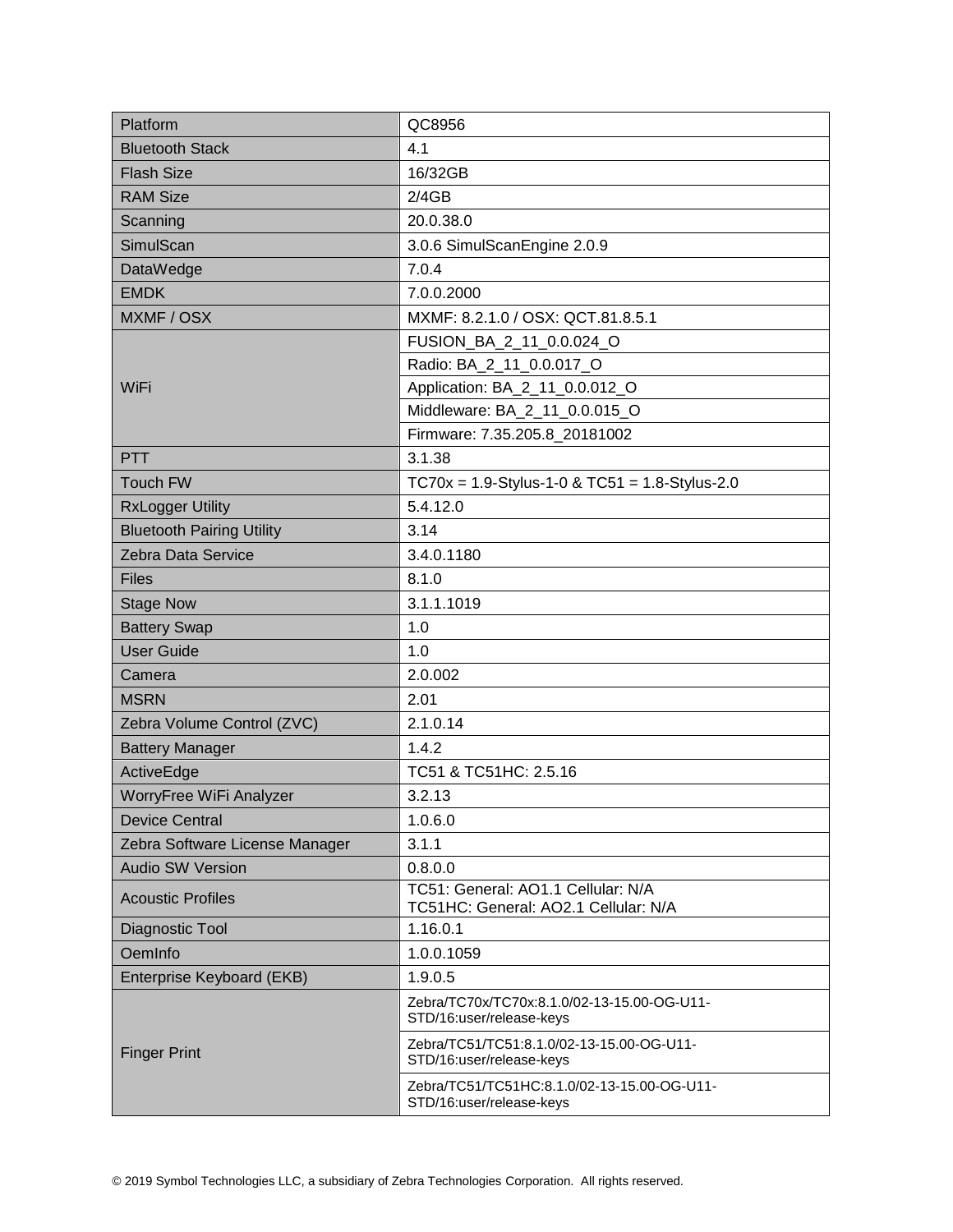| <b>Security Patch Level</b> | Dec 01, 2018 |
|-----------------------------|--------------|
| <b>GMS Version</b>          | 8.1 201809   |

#### **1. CFE v11 Updates:**

- ❖ CFE\_ATLAS\_02-13-15.00-OG-U11-STD.zip (GMS)
- 1. **Android Security Patch Level: December 1, 2018**. Use the link below to see the Android Security bulletin for more information: <https://source.android.com/security/bulletin/>
- 2. Updated below mentioned components: For more detail please refer [http://techdocs.zebra.com](http://techdocs.zebra.com/)

o WLAN - Version FUSION\_BA\_2\_11\_0.0.024\_O o ZVC - Version 2.1.0.14 o OemInfo - Version 1.0.0.1059

## <span id="page-2-0"></span>**Installation Requirements**

- ADB installed on the PC (including adb drivers)
- USB debugging turned ON (from Developer options)
- TC51/TC70x has at least:
	- o Version 02-13-15.00-OG-U01-STD

# <span id="page-2-1"></span>**Installation Instructions**

#### CFE software update procedure for TC51 & TC70x:

The installation instructions assume you have ADB installed on your PC (the adb drivers etc..) and your TC51/TC70x has developer options enabled and USB debugging ON. Instructions on HOW TO enable ADB is also captured in the user guide.

- 1. Connect the TC51/TC70x to the PC using the USB data cable or through the cradle.
- 2. You may need to pull down the top menu and if you see "USB for charging", touch it and then change it to "File transfers".
- 3. Open Command Prompt, run *"adb devices"* and check if you can see the device's serial number… If yes, proceed… if not, you will need to get the PC set up with the proper drivers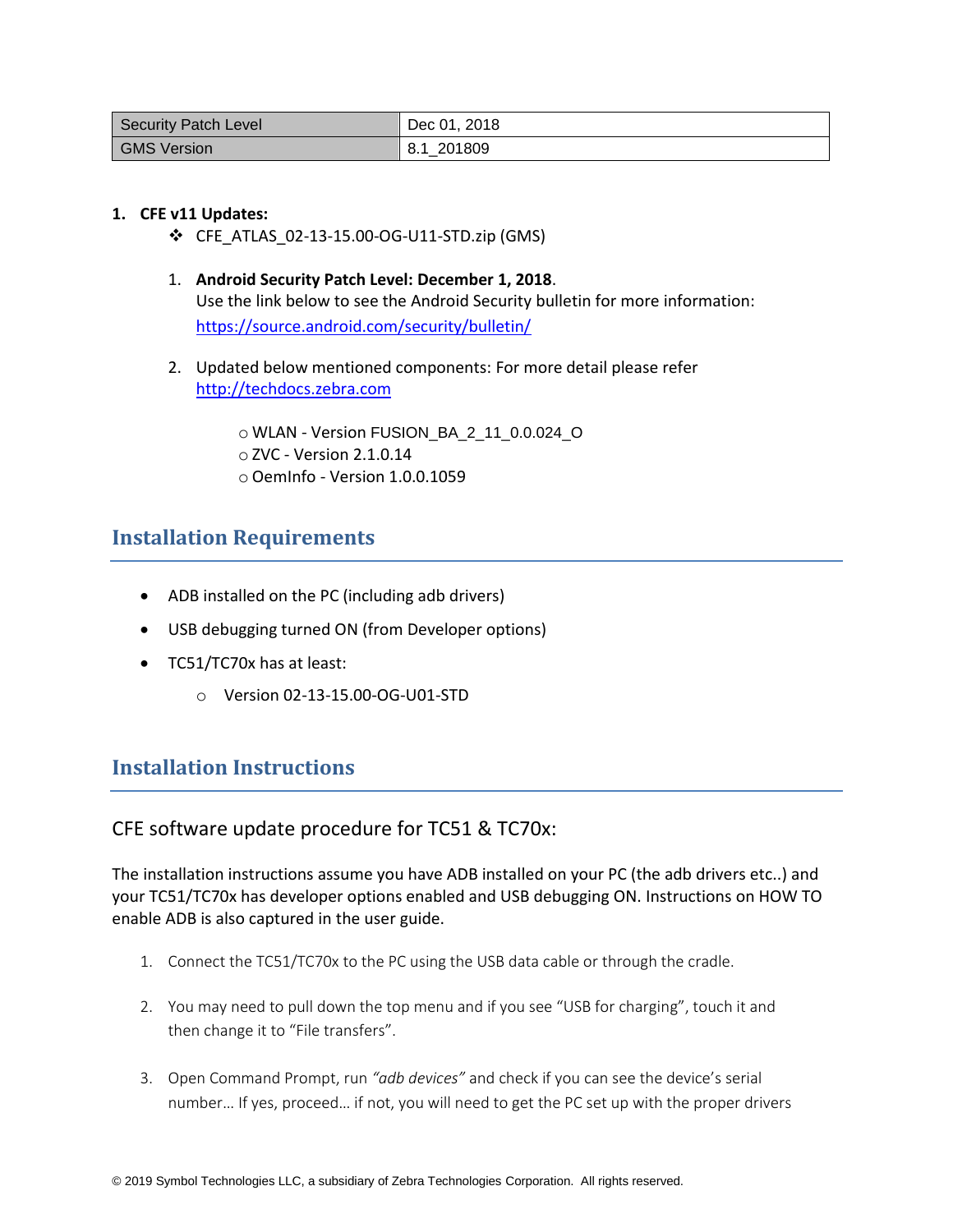or install an External SD Card.

4. You may also get a pop up on your PC (Win 7) that you will be connected as a Portable Media Player… this can be ignored.

#### ❖ **Download Image**

a) CFE\_ATLAS\_02-13-15.00-OG-U11-STD.zip listed above in content section

- 5. Entering Recovery Mode
	- a. Choice 1: In Command Prompt, type *"adb reboot recovery"* and click enter.
	- b. Choice 2:
		- Reset and hold PTT key
		- When Zebra Technologies logo appears on the screen release the PTT Key
- 6. Your TC51/TC70x will reboot and put you on the Android Recovery screen.
- 7. If applying update via sideload Method
	- a. Use the Volume + and to highlight, "Apply update from ADB" and press the Power key to select it for applying OS upgrade package
- 8. if applying update via External SD card
	- a. Use the Volume + and to highlight "Apply update from SD card" and press the Power Key to select it
	- b. Use the Volume + and to highlight package CFE\_ATLAS\_02-13-15.00-OG-U11-STD.zip and press the Power Key to select it.
	- c. Go to Step 10 once above steps are completed
- 9. With your Command Prompt open in the Host machine, type *"adb sideload"* command and add a space and then drag and drop the CFE\_ATLAS\_02-13-15.00-OG-U11-STD.zip file on to it and click enter.
	- a. Your PC screen will show files being installed and a little blue horizontal progress bar on your device will show status... and after about  $6<sup>o</sup>$  minutes (could be 10+ minutes if installing GMS) it should be done and you should be back at the Android Recovery screen.
- 10. *"Reboot system now"* is highlighted. Press the Power Key to Reboot.

11. At the Home Screen, we need to verify that the BSP upgrade took place and set the Date & Time.

a. Go to "Settings" and scroll down to "About phone" and look at the "Build number". It should start with "02-13-15.00-OG-U11-STD release keys". Now you are on the correct BSP.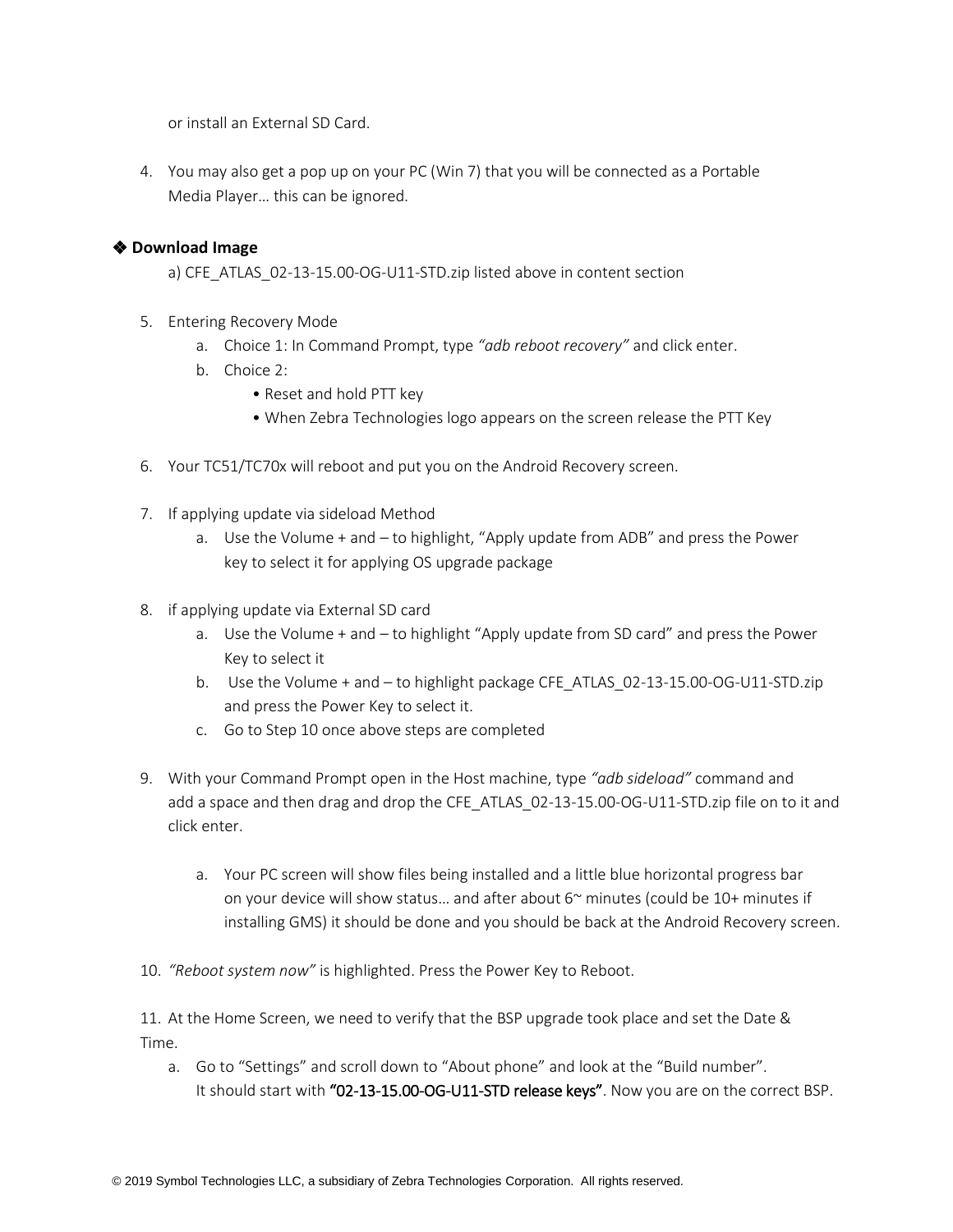12. Now you are all set to use your TC51/TC70x.

# <span id="page-4-0"></span>**Device Compatibility**

**TC51 Device Part Number** | Operating System  $TC510K-1PAZU2P-US$  Android M, N, O TC510K-1PAZU2P-A6  $|$  Android M, N, O  $TC510K-1PAZU4P-US$  Android M, N, O  $TC510K-1PAZU4P-AG$  | Android M, N, O  $TCS10K-1HDZU2P-US$  | Android M, N, O TC510K-1HDZU4P-US  $|$  Android M, N, O TC510K-1HDZU2P-A6  $\vert$  Android M, N, O  $TCS10K-1HDZU4P-AG$  | Android M, N, O TC510K-1PAZU2P-IA | Android M, N, O TC510K-1PAZU4P-IA | Android M, N, O

This software release has been approved for use on the following devices.

| TC70x                     |                         |  |
|---------------------------|-------------------------|--|
| <b>Device Part Number</b> | <b>Operating System</b> |  |
| TC700K-0MB22B0-A6         | Android M, N, O         |  |
| TC700K-0MB24B0-A6         | Android M, N, O         |  |
| TC700K-0MB22B0-US         | Android M, N, O         |  |
| TC700K-0MB24B0-US         | Android M, N, O         |  |
| TC700K-0MB22B0-IA         | Android M, N, O         |  |

Supported FIPS and TAA Compliant SKUS:

| <b>FIPS and TAA Compliant SKUS</b> |                         |  |
|------------------------------------|-------------------------|--|
| <b>Device Part Number</b>          | <b>Operating System</b> |  |
| TC510K-1PAZU4P-FT                  | Android M, N, O         |  |
| TC510K-1HDZU4P-FT                  | Android M, N, O         |  |
| TC700K-0MB24B0-FT                  | Android M, N, O         |  |

## <span id="page-4-1"></span>**Known Issues and Limitations**

1. For an existing Data wedge profile which is configured for Image barcode scanning, if the user updates the profile for SimulScan data capture and reboots the device, the decoder list is shown